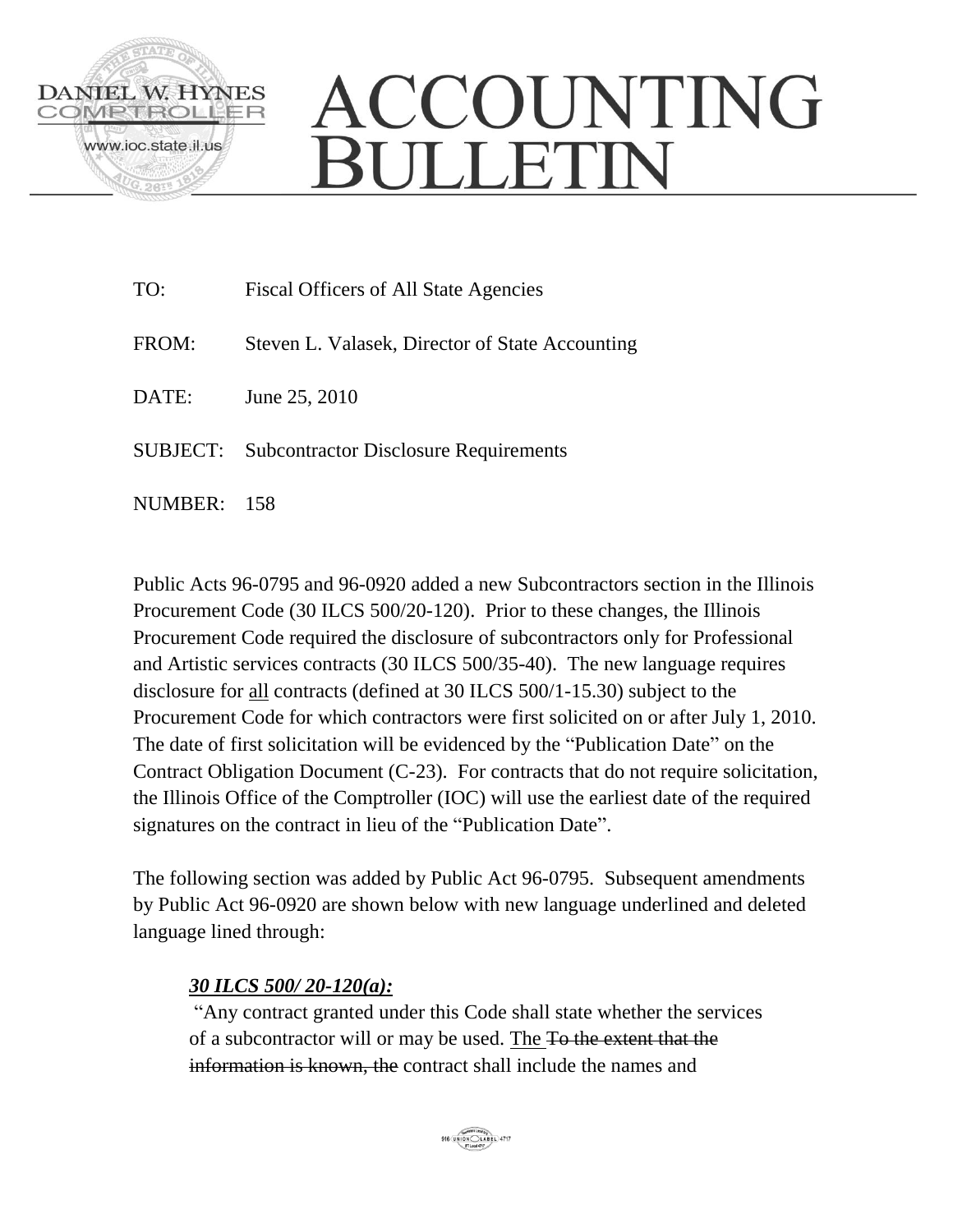addresses of all known subcontractors with subcontracts with an annual value of more than \$25,000 and the expected amount of money each will receive under the contract. For procurements subject to the authority of the chief procurement officer appointed pursuant to subsection (a)(2) of Section 10-20, the contract shall include only the names and addresses of all known subcontractors of the primary contractor with subcontracts with an annual value of more than \$25,000. The contractor shall provide the chief procurement officer or State purchasing officer a copy of any subcontract with an annual value of more than \$25,000 so identified within 20 days after the execution of the State contract or after execution of the subcontract, whichever is later. A subcontractor, or contractor on behalf of a subcontractor, may identify information that is deemed proprietary or confidential. If the chief procurement officer determines the information is not relevant to the primary contract, the chief procurement officer may excuse the inclusion of the information. If the chief procurement officer determines the information is proprietary or could harm the business interest of the subcontractor, the chief procurement officer may, in his or her discretion, redact the information. Redacted information shall not become part of the public record."

The IOC has added a new step to our contract pre-audit procedures to check for subcontractor disclosure. All contracts under the jurisdiction of the Illinois Procurement Code must state whether the services of a subcontractor will or may be used. For known subcontractors with subcontracts with an annual value of more than \$25,000, the contract shall include their name, address, and the dollar allocation for each subcontractor. Any contract not in compliance with this new requirement will be rejected by the IOC.

The IOC has also added a new edit to monitor the associated fiscal records in SAMS. Agencies must indicate on the Contract Obligation Document whether a subcontractor is utilized ("Y" or "N" in the "subcontractor utilization" field) and whether the detailed information about the subcontractor is disclosed in the contract ("Y' or "N" in the "subcontractor disclosure" field). In addition, agencies with online transactions must complete these two fields on the SAMS Purchase Order Input